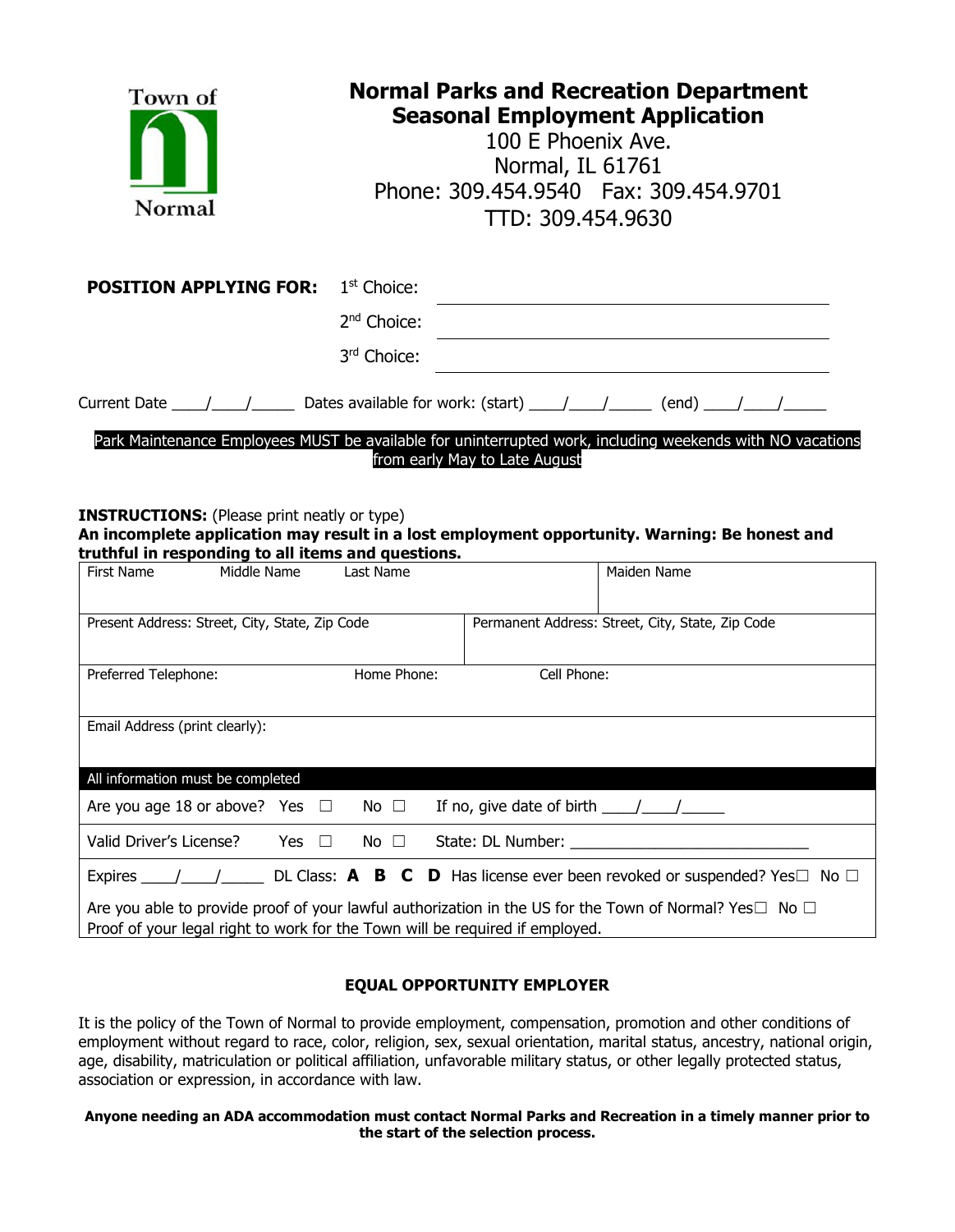Are you related to any employee of the Town of Normal? Yes □ No □ If YES, state their name and relationship to you:

#### **EMPLOYMENT HISTORY**

| Provide a full and complete list of your employment history. Start with your current or most recent employer (Attach<br>extra sheets if necessary) |                                                                                         |                    |  |  |
|----------------------------------------------------------------------------------------------------------------------------------------------------|-----------------------------------------------------------------------------------------|--------------------|--|--|
|                                                                                                                                                    | Have you ever been discharged or terminated from employment? Yes $\square$ No $\square$ | If Yes, EXPLAIN:   |  |  |
| <b>Employer Name</b>                                                                                                                               | Supervisor's Name                                                                       | Dates Employed     |  |  |
|                                                                                                                                                    |                                                                                         | / / To / /<br>From |  |  |
| Mailing Address                                                                                                                                    | Supervisor's phone number                                                               | Reason for Leaving |  |  |
|                                                                                                                                                    | Job Duties                                                                              |                    |  |  |
| Job Title                                                                                                                                          |                                                                                         |                    |  |  |

| Supervisor's Name<br>Dates Employed |                                                   |
|-------------------------------------|---------------------------------------------------|
|                                     | From $\frac{1}{\sqrt{2}}$ To $\frac{1}{\sqrt{2}}$ |
| Supervisor's phone number           | Reason for Leaving                                |
|                                     |                                                   |
| Job Duties                          |                                                   |
|                                     |                                                   |
|                                     |                                                   |
|                                     |                                                   |

| <b>Employer Name</b>   | Supervisor's Name         | Dates Employed                                    |
|------------------------|---------------------------|---------------------------------------------------|
|                        |                           | From $\frac{1}{\sqrt{2}}$ To $\frac{1}{\sqrt{2}}$ |
| <b>Mailing Address</b> | Supervisor's phone number | Reason for Leaving                                |
|                        |                           |                                                   |
|                        | Job Duties                |                                                   |
| Job Title              |                           |                                                   |
|                        |                           |                                                   |

| <b>Employer Name</b>   | Supervisor's Name         | Dates Employed      |
|------------------------|---------------------------|---------------------|
|                        |                           | From $/$ $/$ To $/$ |
| <b>Mailing Address</b> | Supervisor's phone number | Reason for Leaving  |
|                        |                           |                     |
|                        | Job Duties                |                     |
|                        |                           |                     |
| Job Title              |                           |                     |
|                        |                           |                     |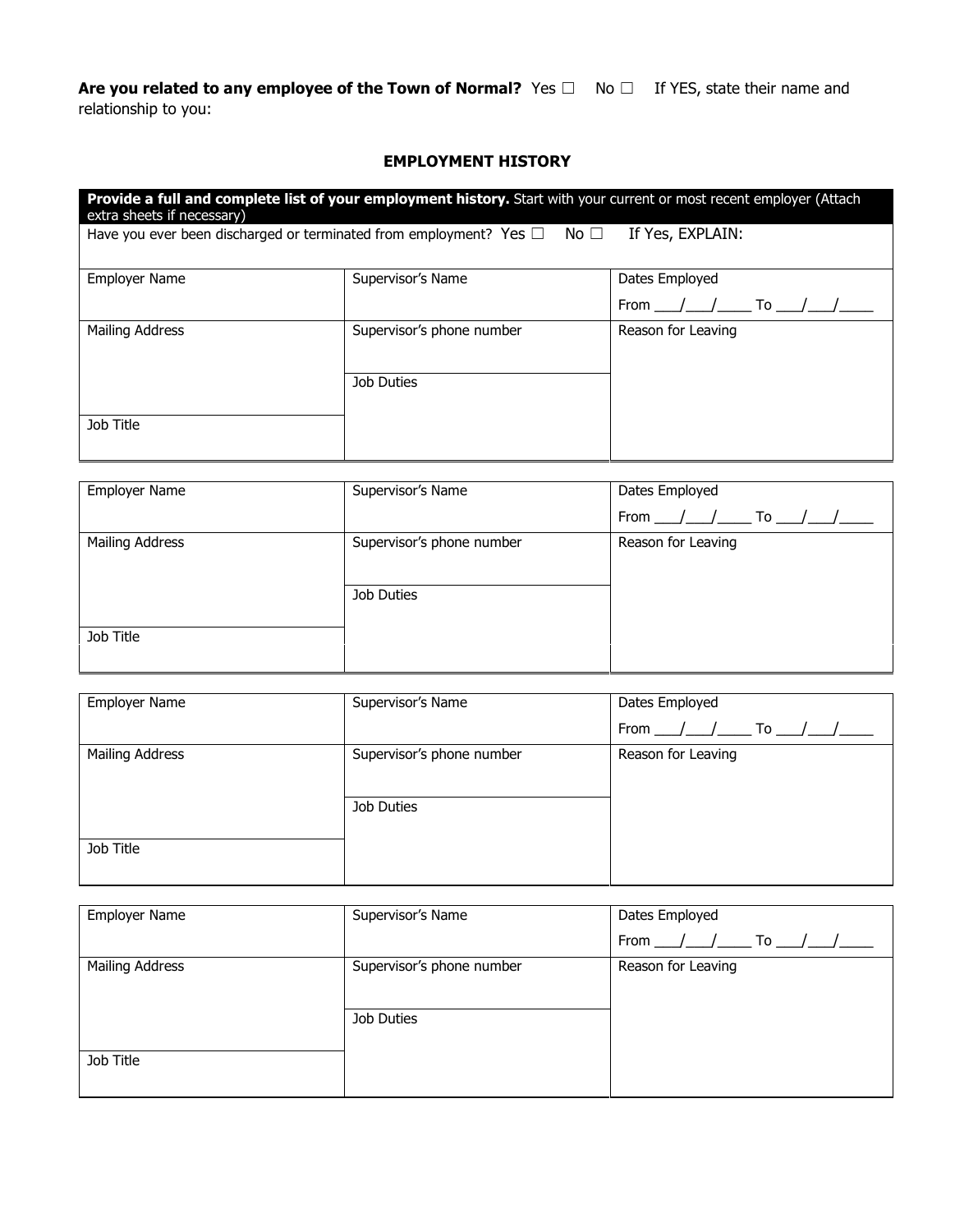### **EDUCATION/TRAINING**

| Circle the HIGHEST Grade Completed:<br>Grade School: |            | High School: | College:                                                                                | Post Graduate: |
|------------------------------------------------------|------------|--------------|-----------------------------------------------------------------------------------------|----------------|
| 1 2 3 4 5 6 7 8                                      |            | 9 10 11 12   | 13 14 15 16                                                                             | M.A. Ph.D.     |
| High School Attended                                 |            |              |                                                                                         |                |
| Name:                                                |            |              | Are you a High School Graduate?<br>If not, did you obtain a G.E.D.?                     |                |
| City:                                                | State:     | Zip:         |                                                                                         |                |
| College or University Attended                       |            |              |                                                                                         |                |
| Name:                                                |            |              | Major:                                                                                  |                |
| City:                                                | State:     | Zip:         | Degree received:                                                                        |                |
|                                                      |            |              |                                                                                         |                |
| Name:                                                |            |              | Major:                                                                                  |                |
| City:                                                | State:     | Zip:         | Degree received:                                                                        |                |
|                                                      |            |              | <b>ADDITIONAL RELEVANT INFORMATION</b>                                                  |                |
|                                                      |            |              | Skill - Mark 1 for minimal experience, 2 for formal training, or 3 for paid experience: |                |
| Word:                                                | Theater:   |              | Janitorial:                                                                             | Power Tools:   |
| Excel:                                               | Childcare: |              | Horticulture:                                                                           | Hand Tools:    |
| Publisher:                                           | Preschool: |              | Landscaping:                                                                            | Farm Tools:    |

|                                 |                                                                          | -anassapnigi                | .                          |
|---------------------------------|--------------------------------------------------------------------------|-----------------------------|----------------------------|
| PowerPoint:                     | Swimming:                                                                | Golf Course<br>Maintenance: | Heavy Equip:               |
| Data Entry:                     | Teen Programs:                                                           | Carpentry:                  | Auto Mechanics:            |
|                                 | Food                                                                     |                             |                            |
|                                 | Service/Concessions:                                                     | Electrical:                 | <b>Structure Painting:</b> |
|                                 |                                                                          | Plumbing:                   |                            |
| Crafts Please List:             |                                                                          |                             |                            |
| Sports Please List:             |                                                                          |                             |                            |
| <b>Officiating Please List:</b> |                                                                          |                             |                            |
| Coaching Please List:           |                                                                          |                             |                            |
|                                 |                                                                          |                             |                            |
|                                 | Describe other skills or qualifications you feel are job-related assets: |                             |                            |
|                                 |                                                                          |                             |                            |

| <b>Pool Applicants Only</b>                                                            |  |  |  |  |  |
|----------------------------------------------------------------------------------------|--|--|--|--|--|
| Where Certificate Earned<br>Organization<br><b>Expiration Date</b><br>Certificate Type |  |  |  |  |  |
|                                                                                        |  |  |  |  |  |
|                                                                                        |  |  |  |  |  |
| <u>.</u>                                                                               |  |  |  |  |  |
|                                                                                        |  |  |  |  |  |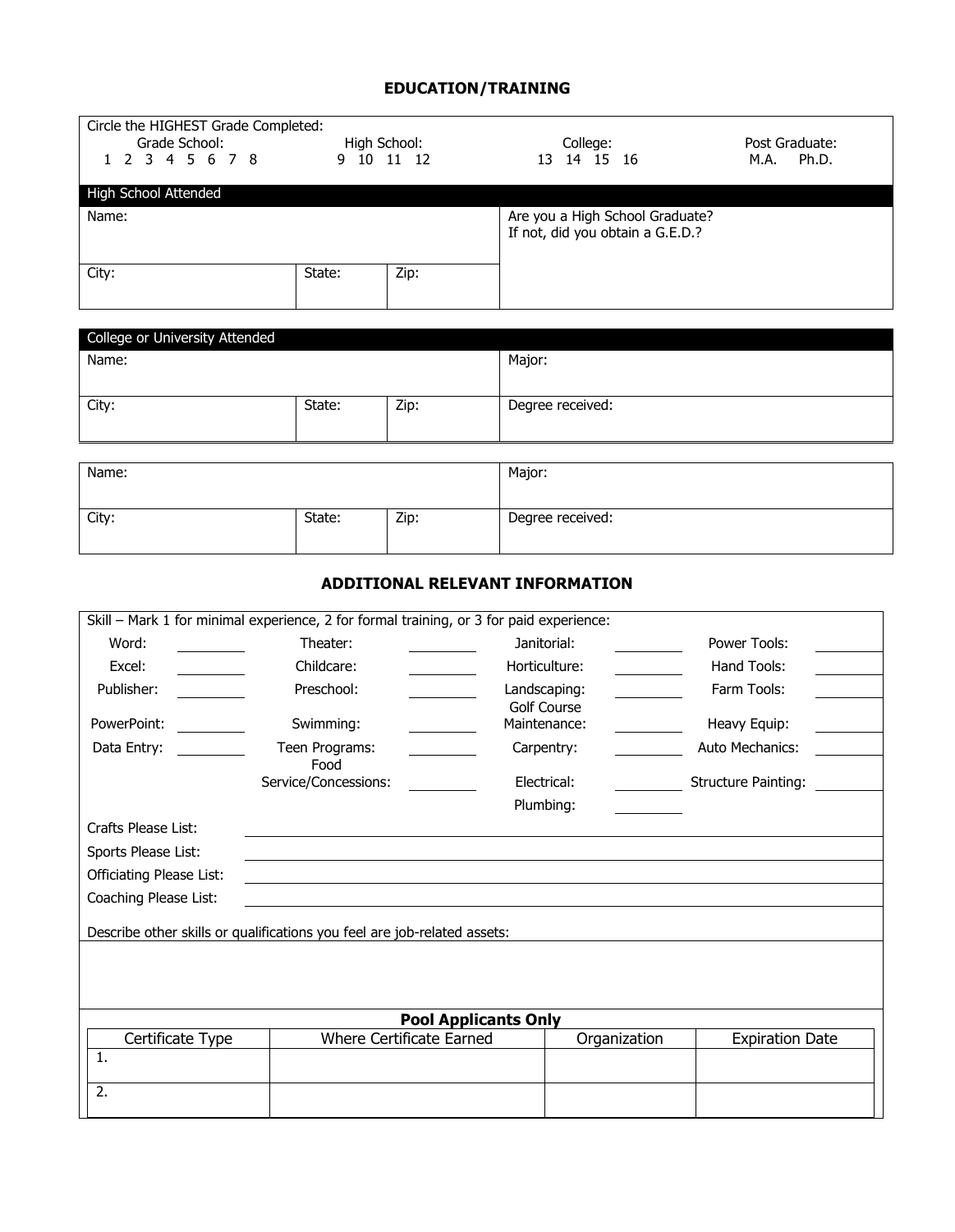#### **ANSWER THESE QUESTIONS:**

#### **Have you EVER been convicted of an offense against the law, either a misdemeanor or felony?** Yes □ No □ **Have you EVER been placed under court supervision?** Yes □ No □

NOTE 1: For both questions, OMIT traffic violations where you only paid a fine of \$75 or less.

NOTE 2: Applicants are not obligated to disclose sealed or expunged records of convictions or arrests, including expunged juvenile records of adjudication or arrest. The Town may not ask if an applicant has had records expunged or sealed for non-law enforcement agency employment.

NOTE 3: A criminal record will be considered as it related to the job in question based on current federal and state law.

#### **EXPLAIN any YES answers:**

| ,一个人的人都是一个人的人,我们就是一个人的人,我们就是一个人的人,我们就是一个人的人,我们就是一个人的人,我们就是一个人的人,我们就是一个人的人,我们就是一个 |  |  |
|----------------------------------------------------------------------------------|--|--|
|                                                                                  |  |  |
| ,一个人的人都是一个人的人,一个人的人,一个人的人,一个人的人,一个人的人,一个人的人,一个人的人,一个人的人,一个人的人,一个人的人,一个人的人,一个人的人, |  |  |

#### **PERSONAL REFERENCES**

| Exclude Former Employers and Relatives<br><b>Relationship to You</b><br><b>Email Address</b><br><b>Phone Number</b><br><b>Name</b> |  |  |  |  |  |  |
|------------------------------------------------------------------------------------------------------------------------------------|--|--|--|--|--|--|
|                                                                                                                                    |  |  |  |  |  |  |
|                                                                                                                                    |  |  |  |  |  |  |
|                                                                                                                                    |  |  |  |  |  |  |
|                                                                                                                                    |  |  |  |  |  |  |
|                                                                                                                                    |  |  |  |  |  |  |
|                                                                                                                                    |  |  |  |  |  |  |
|                                                                                                                                    |  |  |  |  |  |  |
|                                                                                                                                    |  |  |  |  |  |  |
|                                                                                                                                    |  |  |  |  |  |  |

#### **REFERENCE RELEASE OF LIABILITY**

I, \_\_\_\_\_\_\_\_\_\_\_\_\_\_\_\_\_\_\_\_\_\_\_\_\_\_\_\_\_\_\_\_\_\_\_\_\_\_\_\_\_ , respectfully request that you forward to the Town of Normal, Illinois, any and all information that you have concerning me, my work record, or my reputation. This includes any information that may appear in my personnel file, criminal conviction records, or other confidential files or records. This information will be used to determine my qualification and fitness for the position I am seeking with the Town of Normal.

I hereby release you and/or your employer from any liability and/or damage of whatever nature due to the furnishing of such information requested above. A copy of this release is as valid as the original signed REFERENCE RELEASE OF LIABILITY even though the copy does not contain my original signature.

**Signature:** Date: Date: Date: Date: Date: Date: Date: Date: Date: Date: Date: Date: Date: Date: Date: Date: Date: Date: Date: Date: Date: Date: Date: Date: Date: Date: Date: Date: Date: Date: Date: Date: Date: Date: Date:

#### **APPLICATION CERTIFICATION**

- I hereby certify that all answers to the above questions are true and I agree and understand that any false statement contained in this application may cause rejection of this application or termination of employment, and shall constitute gross misconduct for benefit eligibility. I understand that an incomplete application may result in a lost job opportunity.
- I authorize the Town of Normal to contact my current and past employers and personal references listed above to verify employment, work records, and suitability for employment with the Town, and to investigate personal, criminal or other areas, such as personal contact with neighbors, friends, or others with who I am acquainted. This inquiry includes information as to my character, general reputation, personal characteristics, and mode of living.
- I understand that I will have to provide acceptable documentation attesting that I am a US Citizen or legal alien eligible for work in the United States. I also understand that I will not be appointed to a Town position until I have successfully completed the selection process, including a probationary period.
- I understand that this application is not a contract of employment. I understand that any oral or written statement to the contrary is expressly disavowed and should not be relied upon by any prospective or existing employee.

**Signature:**  $\qquad \qquad$  **Date:**  $\qquad \qquad$